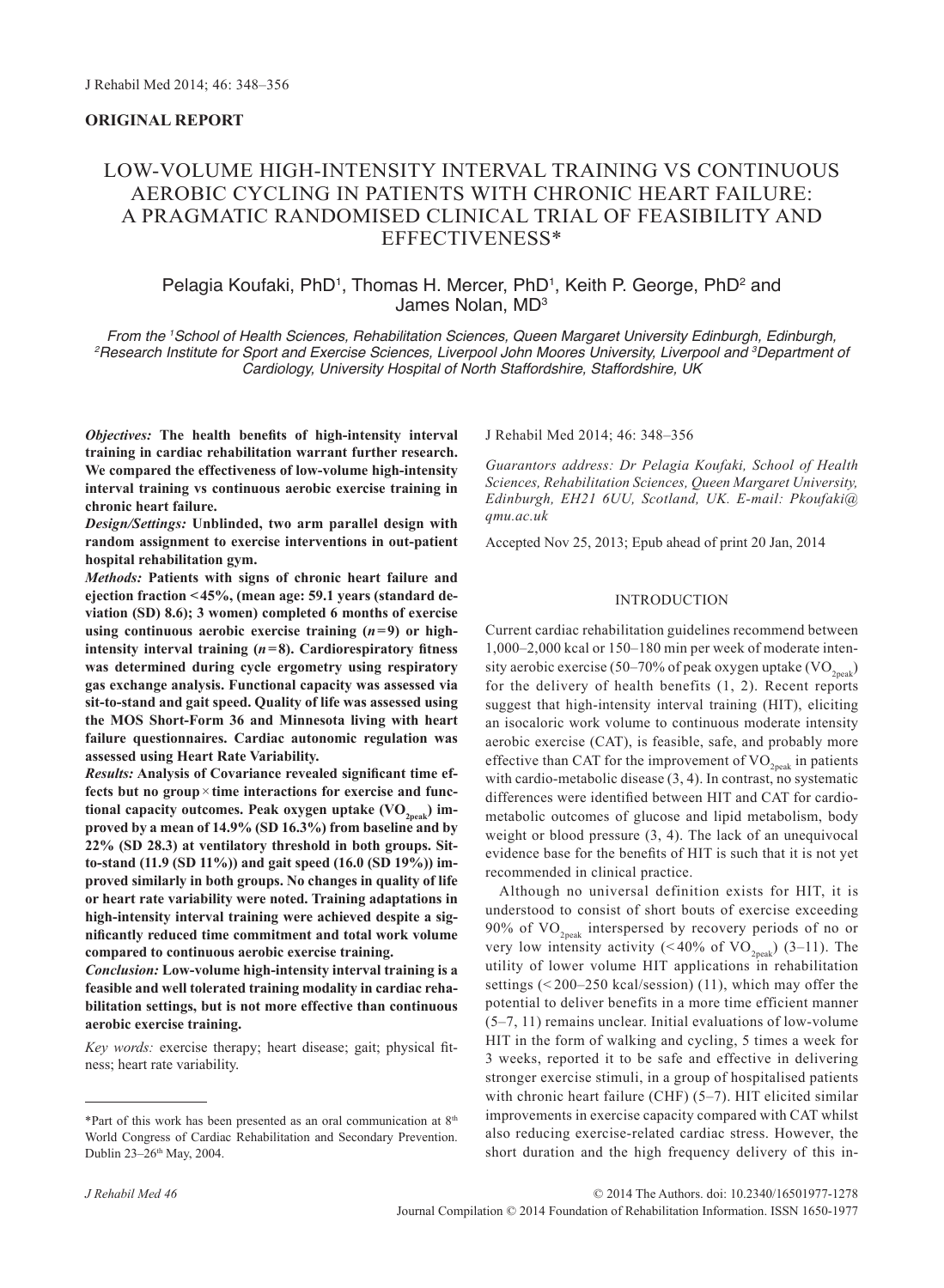tervention limits its generalizability to more conventional out-patient rehabilitation.

Physical activities (PA) performed at higher intensity are associated with higher levels of fitness and enhanced vagal autonomic control, when compared to moderate intensity PA levels in healthy individuals (12). High-intensity exercise has also been reported to improve cardiac autonomic regulation in patients with coronary artery disease (CAD), with changes in  $VO_{2peak}$  positively correlating with changes in heart rate variability (HRV) (13). This may indicate the potential of this more intense exercise stimulus to effectively elicit greater improvements in exercise tolerance and cardiac autonomic control in patients with CHF, both of which have been reported to be powerful predictors of morbidity, mortality and health related quality of life (HRQoL) (14, 15).

The benefits of exercise rehabilitation in the form of CAT in CHF are well established (15, 16). The current study therefore aimed to: (*i*) assess feasibility and tolerance of a low-volume HIT exercise protocol, delivered in an outpatient rehabilitation environment for people with CHF, and (*ii*) compare the relative effectiveness of low-volume HIT and conventional CAT interventions on indices of physical fitness, cardiac autonomic control, functional capacity and HRQoL. We hypothesised that, in comparison to CAT, HIT would elicit greater adaptations in the primary outcome variable  $(VO_{2n eV})$ , as well as in a range of secondary outcome variables.

#### **METHODS**

#### *Design and randomisation*

This was a pragmatic pilot feasibility study with a 2-arm parallel intervention design. Participants were randomly assigned (simple randomisation), to receive either 24 weeks of CAT or HIT. Participants were recruited on a continuous basis but completion of baseline assessments always preceded randomisation to an exercise group. All assessments were repeated after 12 and 24 weeks of training. Investigators were unblinded to group assignment. Fig. 1 provides details of patient flow through the study phases.

#### *Setting and participants*

Recruitment followed distribution of invitation letters and public advertisement. Patients were considered for inclusion if they were adults over 18 years of age, had documented signs and symptoms of CHF with an ejection fraction (EF) < 45% and were in sinus rhythm. Exclusion criteria applied were diagnosis of diabetes, presence of pacemakers, major surgery or myocardial infarction within the previous 8 weeks.

The study was performed in accordance with the Helsinki declaration and was approved by the North Staffordshire Local Scientific Merit and Ethical Committees and by the local Research & Development office. All participants were informed about the procedures of testing and training and any risks associated with these. All participants provided written informed consent. All authors meet the criteria for authorship.

#### *Outcomes assessments*

Participants attended an outpatient rehabilitation gymnasium at North Staffordshire University Hospital, Newcastle-under-Lyme, UK on two separate occasions lasting about 2 h each, at baseline and after 3 and 6 months, to complete a range of assessments. The conduct of assessments was standardised in order to minimise any potential effects of assessment-related fatigue, with functional capacity tests preceding



*Fig. 1.* Patient flow diagram. CAT: continuous aerobic exercise training; HIT: high-intensity interval training; AF: atrial fibrillation; BP: blood pressure.

incremental exercise tests, interspersed by sufficient resting periods during which participants completed all HRQoL questionnaires. Briefly, the assessments comprised:

- *i*) Peak and sub-maximal exercise capacity (VO<sub>2peak</sub> and VO<sub>2</sub> at ventilatory threshold (VT) during ramp incremental cycle ergometry (15 watts/min) using gas exchange measurements  $(K4B<sub>2</sub> COSMED,$ Rome, Italy). VO<sub>2peak</sub> was defined as the highest value averaged over 30 s during the last stage of the incremental test and VT was determined using the V-slope method (2).
- *ii*) Maximal short exercise capacity (MSEC) (maximum power output in watts) achieved during steep ramp cycle ergometry using 25 watt increments every 10 s as described by Meyer et al. (6).
- *iii*) Cardiac autonomic function using HRV measures obtained from a continuous 3 channel ECG portable Holter device worn for 24 h (Tracker, Reynolds Medical Ltd, Hertfordshire, UK). The 24-h ambulatory ECG recordings were replayed and analysed using commercially available software, (Pathfinder, Reynolds Medical Ltd) in order to eliminate any random non-sinus rhythm beats, noise and artifacts as described by Nolan et al. (14). Only recordings with > 80% of total recording time suitable for analysis were used. Time and Frequency domain measures of HRV were calculated (Triangular Index of a 24 h recording (TI24), standard deviation of all normal to normal intervals (SDNN), total power (Tot P24), low frequency (LF), high frequency (HF) expressed in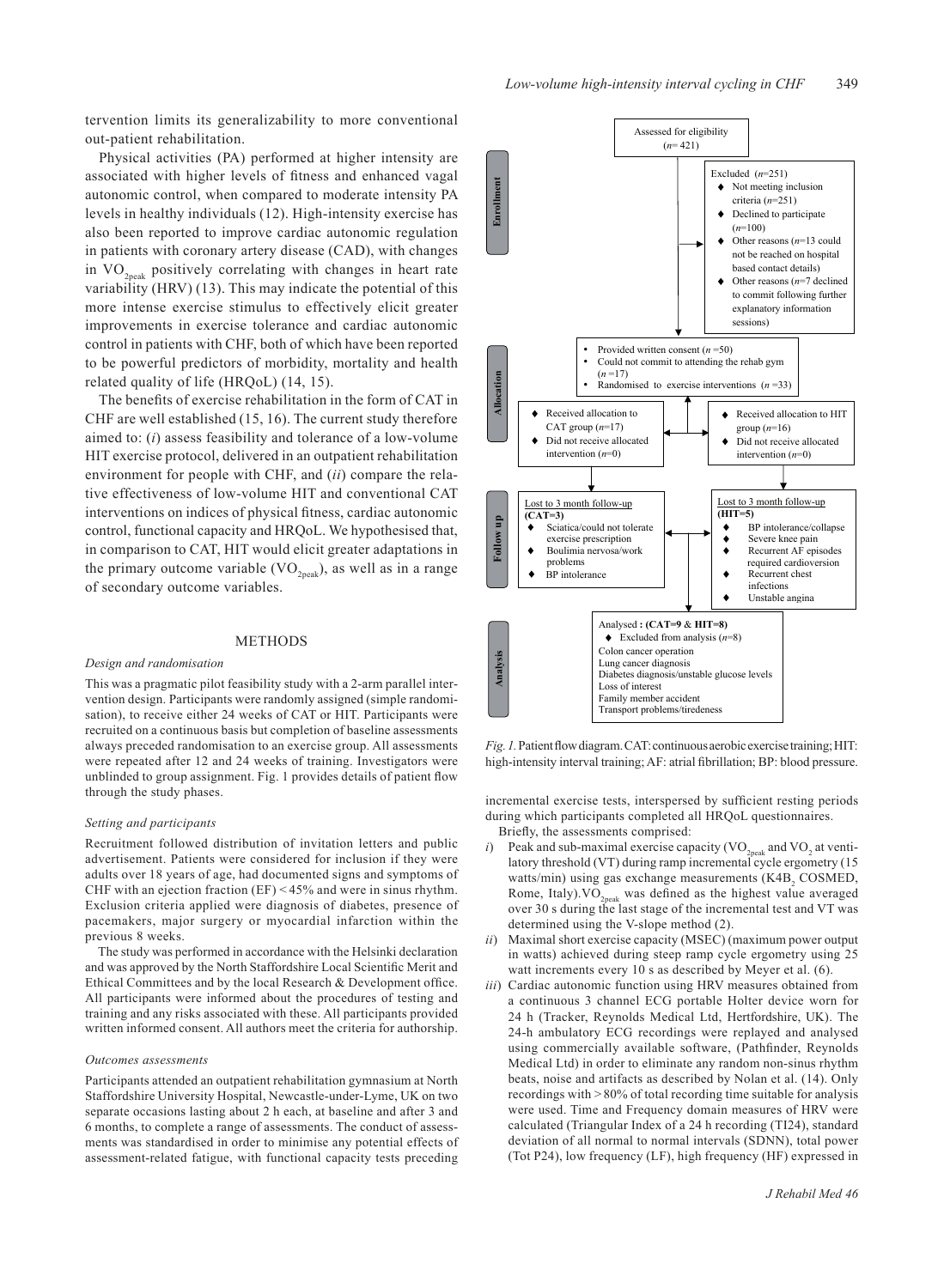#### 350 *P. Koufaki et al.*

normalised units and corresponding ratios reflecting balance of sympathetic and parasympathetic system activity during day and night).

- *iv*) Functional capacity/limitations were assessed via the Sit-to-Stand 5 (STS-5) and Sit-to-Stand 60 (STS-60) tests as proxy indices of muscular power and endurance and the North Staffordshire Royal Infirmary (NSRI) walk test (17), which consists of walking 50 m on flat ground, ascending and descending 22 steps and walking the same 50 m back, as fast as possible.
- *v*) Health related quality of life via the Short-Form 36 (18) and the Minnesota Living with Heart Failure (MLWHF) questionnaires (19). The score for SF-36 can range from 0–100%, with a higher percentage indicating better total quality of life. The MLWHF score can range from 0–105 with higher scores indicating greater perception of severity and intrusiveness of heart failure related symptoms.

#### *Exercise training interventions and management*

Patients attended the rehabilitation gym for supervised exercise training, 3 times a week for 24 weeks (72 planned sessions). Patients in the CAT group cycled at an exercise intensity corresponding to 90% of their predetermined VT (corresponding to about 40–60% of  $VO_{2\text{peak}}$ ). Exercise stimulus progressed from 3 separate bouts of cycling of 7–10 min in duration, to a single 40 min of continuous cycling bout by 5–6 months.

Patients in the HIT group, performed  $2 \times 15$  min bouts of cycling, comprising very low intensity active cycling phases of 1 min at 25–40 watts (equivalent to 20–30% of peak power output) followed by high intensity cycling for 30s at 50% of the maximum workload achieved during the MSEC test (equivalent to ~100% of peak power output during incremental exercise test), adhering to a work:recovery ratio of 1:2. Individualised patient exercise prescriptions were stored, for retrieval and implementation, on a programmable electronic cycle ergometer (Lode Corival, Groningen, The Netherlands).

For every training session, total cycling time, loaded cycling time (warm up, cool down and recovery periods excluded) and training workload (watts) were recorded, as well as Ratings of Perceived Exertion (RPE), HR and BP responses. Training RPEs, HRs and BPs were recorded at the mid-point and again at the end of the prescribed cycling sessions for each patient. Data included in the current analysis reflect the mean of 3 sessions within a single week at baseline, and after 12 and 24 weeks of training. Energy expenditure (EE) during training sessions was estimated using the American College of Sports Medicine's metabolic calculation formula for leg cycling  $(VO<sub>2</sub> = (10.8 \times watts \times body mass<sup>-1</sup>) + 7)$ . The estimated training VO<sub>2</sub> (L.min–1) was then converted into EE (kcal/min) by multiplying by 5 x total number of cycling minutes. At 3 months, exercise prescriptions were adjusted accordingly to reflect new tolerance/exercise capacity levels. All exercise sessions were supervised by an appropriately trained exercise physiologist and cardiac rehabilitation staff. An appropriately qualified clinical professional was always present during all incremental exercise tests.

#### *Statistical analysis*

Data are presented as mean (SD) or median (min–max) where appropriate. Sample size estimations were based on  $VO_{2\text{peak}}$  as the primary outcome. For experimental power at 80% for an intended 0.5 effect size at a 0.05 significance level, 17 patients were needed to complete both arms of the study. Comparison of physical and clinical characteristics between patient groups at baseline, was performed using independent sample *t*-tests or non parametric equivalents. Mixed Model Factorial Analysis of Covariance with baseline  $VO_{2\text{peak}}$  as a covariate was used to assess main effects of time and the interaction between modality of training and time. Where time effects were present, within group comparisons were performed using paired *t*-test if data were normally distributed or Wilcoxon signed rank tests if otherwise. In addition, we calculated bias corrected Hedge's standardised effect sizes (ES) in order to establish the extent of pre-post HIT intervention difference (effect) in comparison to CAT (viewed as the standard reference point). This was accomplished using an on-line spreadsheet resource (20). To allow comparisons between groups with no pre test equivalence "adjusted" ESs were calculated by subtracting the pre-ES from the post-ES (21). All statistical analyses were performed using IBM statistics 19 for Windows.

# RESULTS

Table I outlines the physical and clinical characteristics of the groups at baseline and indicates that no statistically significant differences existed at study entry. Aetiology of CHF included: idiopathic dilated cardiomyopathy, CAD and viral cardiomyopathy. Medications were optimised across the observation period. From the CAT group, one patient had bisoprolol increased at 3 months and warfarin at 6 months and one patient was taken off statins and had ramipril increased at 3 months. In the HIT group, one patient had bisoprolol reduced, one was taken off ramipril, one had bisoprolol increased, with another started on diuretics at 3 months. At 6 months, one patient was started on statins and one on warfarin. Seventeen patients completed all requirements of the study and remained in the final analysis. Patients who did not complete the study were physically weaker, reported worse social functioning and perceived greater severity of CHF related symptoms at baseline (*p* < 0.05) (Table II).

#### *Exercise training progression and tolerance*

In comparison to HIT, patients in CAT, exercised for longer  $(p<0.01, F=35.2)$ , at lower relative power outputs  $(p<0.01, F=35.2)$  $F = 20.5$ ), but at similar levels of RPE and cardiovascular stress as indicated by calculated Rate Pressure Products  $(RPP = (SBP \times HR)/1000)$  (Table III). Total EE per session

Table I. *Physical and clinical characteristics of the exercise groups at baseline*

|                                                               | <b>CAT</b>  | <b>HIT</b>     |
|---------------------------------------------------------------|-------------|----------------|
| Variables                                                     | $(n=17)$    | $(n=16)$       |
| Male/female, $n$                                              | 13/4        | 14/2           |
| Age, years, mean (SD)                                         | 59.7 (10.8) | 59.8 (7.4)     |
| BMI, $\text{kg m}^{2-1}$ mean (SD)                            | 29.5(4.7)   | 28.9(4.7)      |
| NYHA, median (min-max)                                        | $2.0(1-3)$  | $2.0(1-3)$     |
| EF, $\%$ , mean $(SD)$                                        | 35.2(6.4)   | 41.7(10.3)     |
| $VO2peak$ , ml kg <sup>-1</sup> min <sup>-1</sup> , mean (SD) | 15.5(15.9)  | 14.6 $(4.8)$   |
| SBP rest, $mmHg^{-1}$ , mean (SD)                             | 125(15)     | 114(14)        |
| DBP rest, $mmHg^{-1}$ , mean (SD)                             | 73 (11)     | 71 (10)        |
| Diuretics, $n$                                                | 11          | 9              |
| ACE inhibitors, $n$                                           | 13          | 10             |
| $b$ -blockers, $n$                                            | 10          | 11             |
| Statins, n                                                    | 9           | 14             |
| Ca channel blockers, $n$                                      |             | $\mathfrak{D}$ |
| Nitrates & nitroglycerin, n                                   | 6           | 6              |

VO<sub>2peak</sub>: peak oxygen uptake: CAT: continuous aerobic exercise training; HIT: high-intensity interval training; SD standard deviation; BMI: body mass index; NYHA: New York Heart Association Classification; EF: ejection fraction; SBP: systolic blood pressure; DBP: diastolic blood pressure; ACE: angiotensin converting enzyme inhibitors.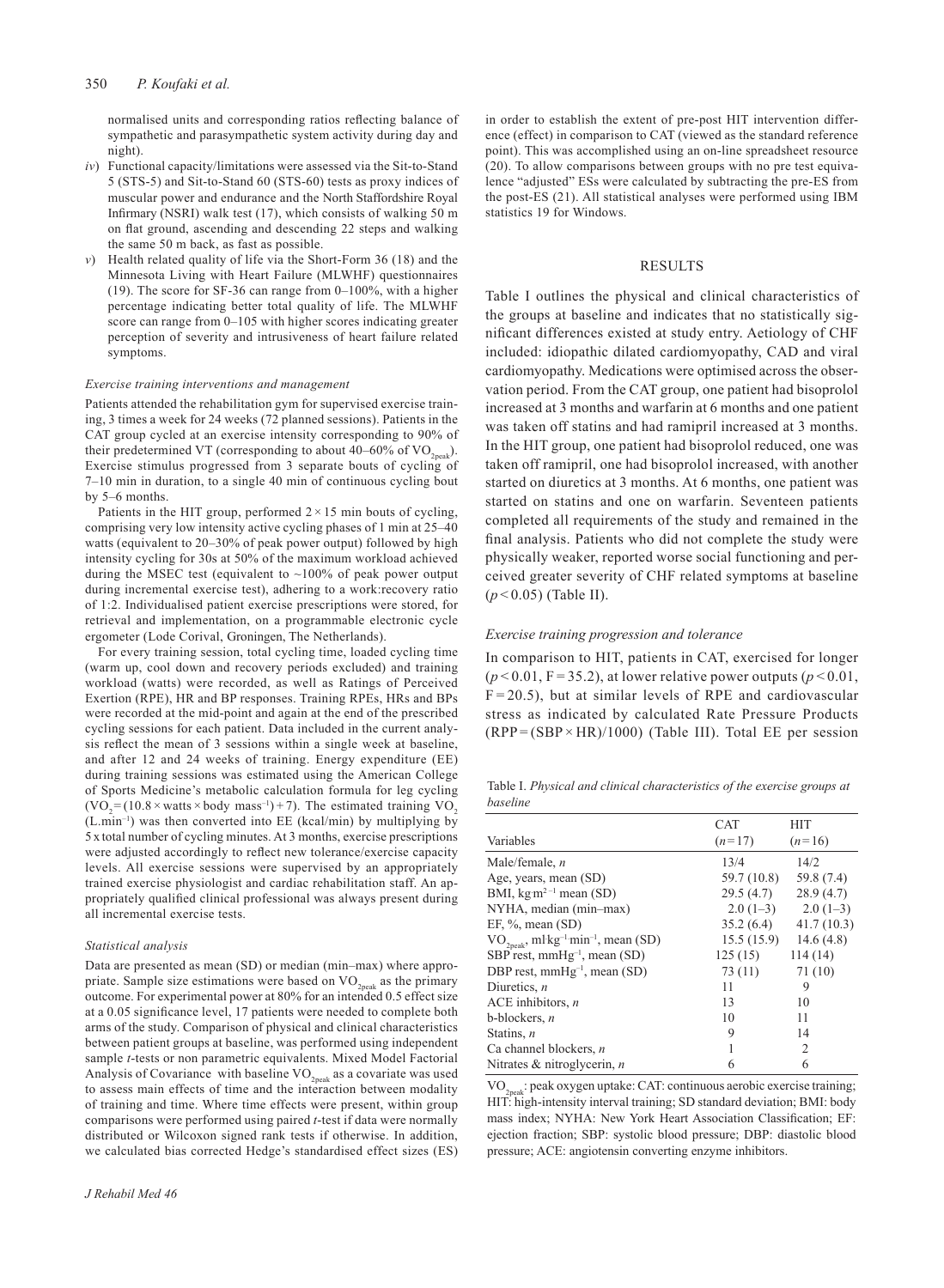Table II. *Physical and clinical characteristics of people who completed and not completed the study*

| Variables                                                     | Completed<br>$(n=17)$ | Not completed<br>$(n=16)$ |
|---------------------------------------------------------------|-----------------------|---------------------------|
| Male/female, $n$                                              | 14/3                  | 13/3                      |
| Age, years, mean (SD)                                         | 59.1 (8.6)            | 60.5(9.9)                 |
| BMI, $\text{kg m}^{2-1}$ , mean (SD)                          | 29.2(5.1)             | 29.2(4.3)                 |
| NYHA, median (min-max)                                        | $2(1-3)$              | $3(2-3)$                  |
| EF, $\%$ , mean (SD)                                          | 38.4(6.6)             | 37.7(13.4)                |
| $VO2peak$ , ml kg <sup>-1</sup> min <sup>-1</sup> , mean (SD) | 16.5(6.3)             | 13.3(3.5)                 |
| SBP rest, $mmHg^{-1}$ , mean (SD)                             | 115(6)                | 124(9)                    |
| DBP rest, $mmHg^{-1}$ , mean (SD)                             | 70(11)                | 75(11)                    |
| MLWHFq total, mean (SD)                                       | 24.6(15.3)            | $50.2(25.3)^a$            |
| SF36-SF, mean (SD)                                            | 77.2(24.7)            | $56.7(32)^a$              |
| $STS-5$ , s, mean $(SD)$                                      | 8(2.9)                | 11 $(4.7)^a$              |
| $STS-60$ , mean $(SD)$                                        | 34.4 (12.9)           | $22.1(13.4)^a$            |
| Peak Power Output, W, mean (SD)                               | 116.2 (34.9)          | $91.3(30.4)^a$            |

a Different from completed *p*<0.05.

MLWHFq: Minnesota Living with Heart Failure questionnaire; SF36- SF: Short-Form-36-Social functioning component; STS-5: 5 Sit to Stand transfers; STS-60: Sit-to-Stand transfers in 60 s;  $VO_{2n eak}$ : peak oxygen uptake.

was significantly lower in the HIT group  $(p < 0.01, F = 31.7)$ and significantly increased over time  $(p < 0.01, F = 108.9)$ (Table III).

During the observation period there was one episode of syncope during exercise (HIT) and one episode of what turned out to be an anxiety/panic attack (CAT). Two patients (CAT) although very keen to exercise, could not tolerate the exercise prescription due to severe orthopaedic pain. On several occasions, patients attended the exercise gym, but were not subsequently allowed to exercise due to presence of cardiac rhythm abnormalities (2 patients developed atrial fibrillation and had to be referred to a specialist for re-evaluation), BP instability with symptoms, resting angina episodes, abnormal



*Fig. 2.* Group mean percentage changes in peak oxygen intake  $(VO_{2p}^{(n)}(a))$ and  $VO<sub>2</sub>$  at the ventilatory threshold (VT) (b), following 3 and 6 months of continuous aerobic exercise training (CAT) and high-intensity interval training (HIT) exercise rehabilitation.

glucose levels. A number of patients were diagnosed with additional medical conditions during the training period.

Table III. *Progression of exercise training prescription and associated training tolerance indices*

|                                                           | CAT $(n=9)$ |                     |                         |                      |
|-----------------------------------------------------------|-------------|---------------------|-------------------------|----------------------|
|                                                           | HIT $(n=8)$ | Baseline            | 12 weeks                | 24 weeks             |
| MSEC, watts, mean (SD)                                    | <b>CAT</b>  | 233.7(47.5)         | 250(44.3)               | 253.1(36.4)          |
|                                                           | <b>HIT</b>  | 228.1(60.4)         | 244.3 (54.2)            | 250(61.2)            |
| Total cycling time, min, mean (SD)                        | <b>CAT</b>  | 26.8(3.09)          | 39.5 $(1.4)^{b}$        | $40(0.0)^a$          |
|                                                           | <b>HIT</b>  | 30(0.0)             | $31(1.052)^{b}$         | $33.6(1.21)^{a, b}$  |
| EE for total cycling time, kcal, mean (SD)                | <b>CAT</b>  | 145.5(39.3)         | $234.9(43.8)^{b}$       | $260.8(61.9)^{b}$    |
|                                                           | HIT         | $177.3(39.3)^a$     | 196 $(30)^{a, b}$       | $215.9(33.4)^{b}$    |
| Loaded cycling time, min, mean (SD)                       | <b>CAT</b>  | 21.8(3)             | $34.5(1.4)^{b}$         | $36.2 (2.3)^{b}$     |
|                                                           | HIT         | 10(0.0)             | $10.3 (0.5)^{a, b}$     | $11.4(0.8)^{a, b}$   |
| EE for loaded cycling time, kcal, mean (SD)               | <b>CAT</b>  | 123.5(39.4)         | $212.9(43.8)^{b}$       | $238.9(62.3)^{b}$    |
|                                                           | HIT         | $85.9(17.9)^a$      | $100.4$ $(24.9)^{a, b}$ | $114.4(31.2)^{a, b}$ |
| Training Power Output, watts, mean (SD)                   | <b>CAT</b>  | 52.2(24.6)          | $62.5(23)^{b}$          | $70(27.3)^{b}$       |
|                                                           | HIT         | 107(36)             | $126.6(40.8)^{b}$       | $137.5(45.3)^{b}$    |
| Training Power Output, watts kg <sup>-1</sup> , mean (SD) | <b>CAT</b>  | 0.69(0.37)          | 0.88(0.42)              | 1(0.53)              |
|                                                           | HIT         | $1.26(0.41)^{a, b}$ | $1.47(0.48)^{a, b}$     | $1.58(0.56)^{a, b}$  |
| Training RPP, bpm mm $Hg^{-1}$ , mean (SD)                | <b>CAT</b>  | 13.2(2.6)           | 13.7(3)                 | 13.6(3.3)            |
|                                                           | HIT         | 10.9(2.5)           | 12(3.2)                 | 12.6(3.1)            |
| Training RPE, median (min-max)                            | <b>CAT</b>  | 13(11,15)           | 13(12,15)               | $12(11-15)$          |
|                                                           | <b>HIT</b>  | 11(10,12)           | 12(11,12)               | 11(11,12)            |

<sup>a</sup>Different from CAT  $p$ <0.05; bdifferent from baseline  $p$ <0.05.

CAT: continuous aerobic exercise training; HIT: high-intensity interval training; MSEC: Maximum Short Exercise Capacity; EE: Energy Expenditure; RPP: Rate Pressure Product; RPE: BORG Rating of Perceived Exertion; SD: standard deviation.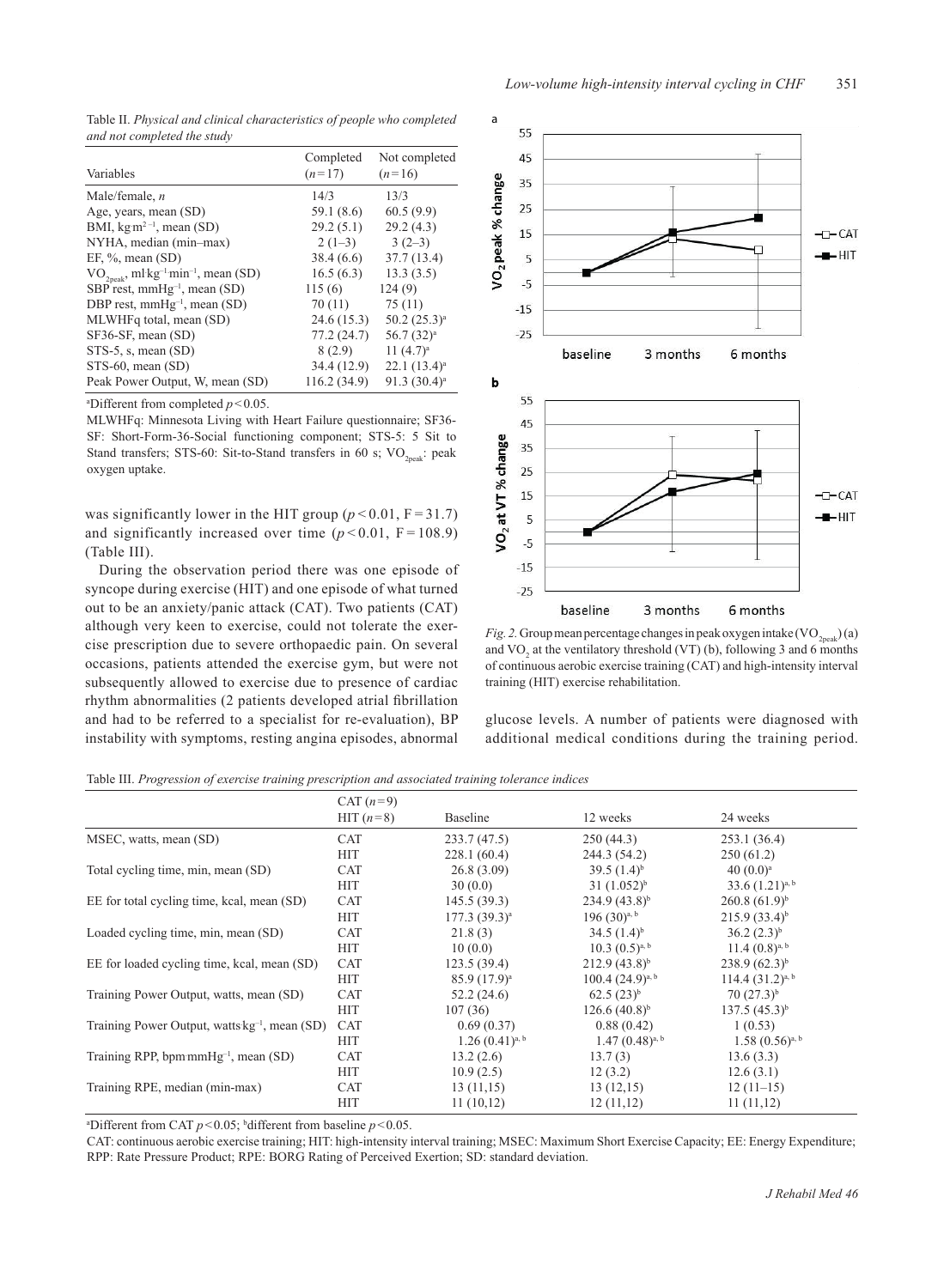# 352 *P. Koufaki et al.*

|                                                    | CAT $(n=9)$ Baseline<br>HIT $(n=8)$ | Mean $(SD)$ | 12 weeks<br>Mean $(SD)$    | 24 weeks<br>Mean $(SD)$ | ES-pre<br>$(95\% \text{ CI})$ | ES-post<br>$(95\% \text{ CI})$                                  | Adjusted ES<br>$(95\% \text{ CI})$ |
|----------------------------------------------------|-------------------------------------|-------------|----------------------------|-------------------------|-------------------------------|-----------------------------------------------------------------|------------------------------------|
| $VO2peak$ , ml min <sup>-1</sup> ·kg <sup>-1</sup> | <b>CAT</b>                          | 17.6(7.1)   | $19.8(7.8)^a$              | 18.9(7.5)               | $-0.36$ ( $-1.32$ to 0.6)     | $-0.18$ (-1.13 to 0.78)                                         | 0.18                               |
|                                                    | <b>HIT</b>                          | 15.3(4.7)   | $17.3(5.4)^a$              | $17.7(4.9)^a$           |                               |                                                                 |                                    |
| Power output, watts                                | <b>CAT</b>                          | 121.1(31.2) | $131.6(37.5)$ <sup>a</sup> | 129.1(32.3)             |                               | $-0.28$ (-1.24 to 0.68) 0.12 (-0.83 to 1.07)                    | 0.4                                |
|                                                    | <b>HIT</b>                          | 110.6(40)   | $131.2(32)^a$              | $133.7(40.5)^a$         |                               |                                                                 |                                    |
| RER                                                | <b>CAT</b>                          | 1.27(0.13)  | $1.16(0.07)^a$             | 1.25(0.14)              |                               | $-1.14$ (-2.16 to 0.11) $-1.01$ (-2.02 to 0.00)                 | 0.13                               |
|                                                    | <b>HIT</b>                          | 1.13(0.1)   | 1.12(0.04)                 | 1.13(0.07)              |                               |                                                                 |                                    |
| Peak RPP, mmHg beats <sup>-1</sup>                 | <b>CAT</b>                          | 19.3(6.5)   | 18.9(6.6)                  | 20.3(5.2)               |                               | $-0.24$ (-1.20 to 0.71) $-0.13$ (-1.09 to 0.82)                 | 0.11                               |
|                                                    | <b>HIT</b>                          | 17.5(7.5)   | 19.5(6.8)                  | 19.5(6.3)               |                               |                                                                 |                                    |
| $O_2$ -pulse, ml beat <sup>-1</sup>                | <b>CAT</b>                          | 11.5(3.3)   | 13.1(4.02)                 | 12.33(3.44)             |                               | $-0.03$ ( $-0.98$ to 0.92) 0.22 ( $-0.73$ to 1.18)              | 0.25                               |
|                                                    | <b>HIT</b>                          | 11.4(2.8)   | 13.08(3.21)                | 13.03(2.40)             |                               |                                                                 |                                    |
| $VO, -VT, ml min^{-1}kg^{-1}$                      | <b>CAT</b>                          | 10.8(3.1)   | $13.4(4.2)^a$              | $13.5(5.4)^a$           |                               | $-0.10$ (-1.06 to 0.85) $-0.35$ (-1.31 to 0.61)                 | 0.25                               |
|                                                    | <b>HIT</b>                          | 10.4(4.3)   | 11.4(2.8)                  | 11.9(2.6)               |                               |                                                                 |                                    |
| Power output-VT, watts CAT                         |                                     | 58.8 (21.4) | $77.7(17.5)^a$             | $76.3 (29.6)^a$         | $0.16$ (-0.8 to 1.11)         | $0.06$ (-0.89 to 1.01)                                          | 0.1                                |
|                                                    | <b>HIT</b>                          | 63.7(36.6)  | 76.8 (24.3)                | 78.1 (24.9)             |                               |                                                                 |                                    |
| RER-VT                                             | <b>CAT</b>                          | 1(0.13)     | $0.91(0.04)^a$             | 0.97(0.09)              |                               | $-0.48$ (-1.45 to 0.49) $-0.05$ (-1.01 to 0.90)                 | 0.43                               |
|                                                    | <b>HIT</b>                          | 0.95(0.04)  | 0.90(0.05)                 | 0.92(1.3)               |                               |                                                                 |                                    |
| $RPP - VT$ , mmHg beats <sup>-1</sup>              | <b>CAT</b>                          | 12.3(3.9)   | 12.6(3.7)                  | 13.7(4.7)               |                               | $0.10$ (-0.85 to 1.05) -0.26 (-1.22 to 0.70)                    | 0.36                               |
|                                                    | <b>HIT</b>                          | 12.7(3.7)   | 12(2.8)                    | 12.6(3)                 |                               |                                                                 |                                    |
| $O_{2}$ -pulse-VT, ml·beat <sup>-1</sup>           | <b>CAT</b>                          | 9.03(2.4)   | $11.3 (2.9)^a$             | $10.8(3.2)^a$           |                               | $0.34 (-0.78 \text{ to } 1.13)$ $0.17 (-0.78 \text{ to } 1.13)$ | 0.17                               |
|                                                    | <b>HIT</b>                          | 9.9(2.4)    | 10.9(2.3)                  | 11.3(2.1)               |                               |                                                                 |                                    |

Table IV. *Exercise capacity indices following 3 and 6 months of exercise training. Continuous aerobic exercise training (CAT) is assumed to be the standard cardiac rehabilitation reference point for the purposes of effect sizes (ES) calculations*

a Different from baseline *p*<0.05.

CAT: continuous aerobic exercise training; HIT: high-intensity interval training; RER: Respiratory Exchange Ratio; VT: ventilatory threshold; RPP: Rate Pressure Product; VO<sub>2peak</sub>: peak oxygen intake: 95% CI: 95% confidence interval: SD: standard deviation.

Although, some of these patients continued to attend the gym sporadically, maintenance of their exercise prescription could not be achieved so these patients were excluded from the final analysis. Patients included in the final analysis had completed at least 65 out of the planned 72 sessions.

# *Peak and submaximal exercise capacity*

Table IV summarises selected indices of exercise responses at peak effort and at VT level. Over time, both groups significantly improved peak exercise capacity and tolerance indices (Table IV, Fig. 2). CAT, but not HIT, significantly improved VO<sub>2</sub> and power output at VT at 3 and 6 months compared to baseline. This was achieved at a similar level of cardiovascular stress as indicated by unchanged RPP (Table IV). No significant interaction effects (group  $\times$  time) were observed for any of the assessed outcomes, indicating that both interventions had similar impact on reported outcomes (Table IV and Fig.

2). Standardised ESs, adjusted for small sample sizes and for inequalities at baseline (Hedges bias corrected) indicate that the standardised difference in all assessment outcomes between the 2 groups, was always less than half a SD of the pooled SD.

# *Cardiac autonomic function*

Time and frequency domain HRV indices remained unchanged at follow up assessment points. No significant time or group  $\times$  time interactions were detected (Table V).

# *Functional capacity and health related quality of life*

Self reported NYHA symptom classification improved over time in the CAT group. Objectively-measured functional capacity improved over time in both groups (Table VI). Indices of HRQoL remained unchanged at follow-up assessment points. None of the 8 subcomponents that make up the total score for the SF-36 questionnaire (physical function, role physical, gen-

|  |  |  |  |  |  |  | Table V. Time and frequency domain heart rate variability (HRV) indices |  |  |
|--|--|--|--|--|--|--|-------------------------------------------------------------------------|--|--|
|--|--|--|--|--|--|--|-------------------------------------------------------------------------|--|--|

| Tuble v. Thine and plequency abiliant near that variablisty (THC) finalects |                         |                         |                         |                         |                         |                         |  |  |  |
|-----------------------------------------------------------------------------|-------------------------|-------------------------|-------------------------|-------------------------|-------------------------|-------------------------|--|--|--|
|                                                                             | CAT $(n=9)$             |                         |                         | HIT $(n=8)$             |                         |                         |  |  |  |
| Variables                                                                   | Baseline<br>Mean $(SD)$ | 12 weeks<br>Mean $(SD)$ | 24 weeks<br>Mean $(SD)$ | Baseline<br>Mean $(SD)$ | 12 weeks<br>Mean $(SD)$ | 24 weeks<br>Mean $(SD)$ |  |  |  |
| Analysable recording $(\% )$                                                | 97(3.21)                | 96 (4.39)               | 95.7 (3.41)             | 96.85 (4.84)            | 96.42(5.15)             | 95.1 (5.98)             |  |  |  |
| TI <sub>24</sub>                                                            | 35.3(13.3)              | 35.2(16.5)              | 38.14 (19.8)            | 31.5(8.2)               | 28.1(5.8)               | 33.4(9)                 |  |  |  |
| SDNN, ms                                                                    | 131 (49)                | 128(53)                 | 130.7(53.6)             | 112(22)                 | 101(23)                 | 117.4(37.4)             |  |  |  |
| Tot P24, $ms^2$                                                             | 2,188 (1,692)           | 2,247 (1,494)           | 2,811.87 (3,268)        | 3,342(3,600)            | 2,669(3,006)            | 1,757.14 (929.56)       |  |  |  |
| LF/HF day                                                                   | 2.9(1.8)                | 2.9(2.2)                | 4.17(3.7)               | 3.2(3.1)                | 2.5(2)                  | 4.48(3.07)              |  |  |  |
| $LF/HF$ night                                                               | 3.3(2.6)                | 2.4(1.1)                | 2.06(1.08)              | 3(3.2)                  | 2.8(3.2)                | 3.10(3.97)              |  |  |  |

CAT: continuous aerobic exercise training; HIT: high-intensity interval training; TI24: Triangular Index over a 24-h period; SDNN: standard deviation of all normal to normal beat intervals; TotP24: total power; LF/HF: low-frequency/high-frequency ratio.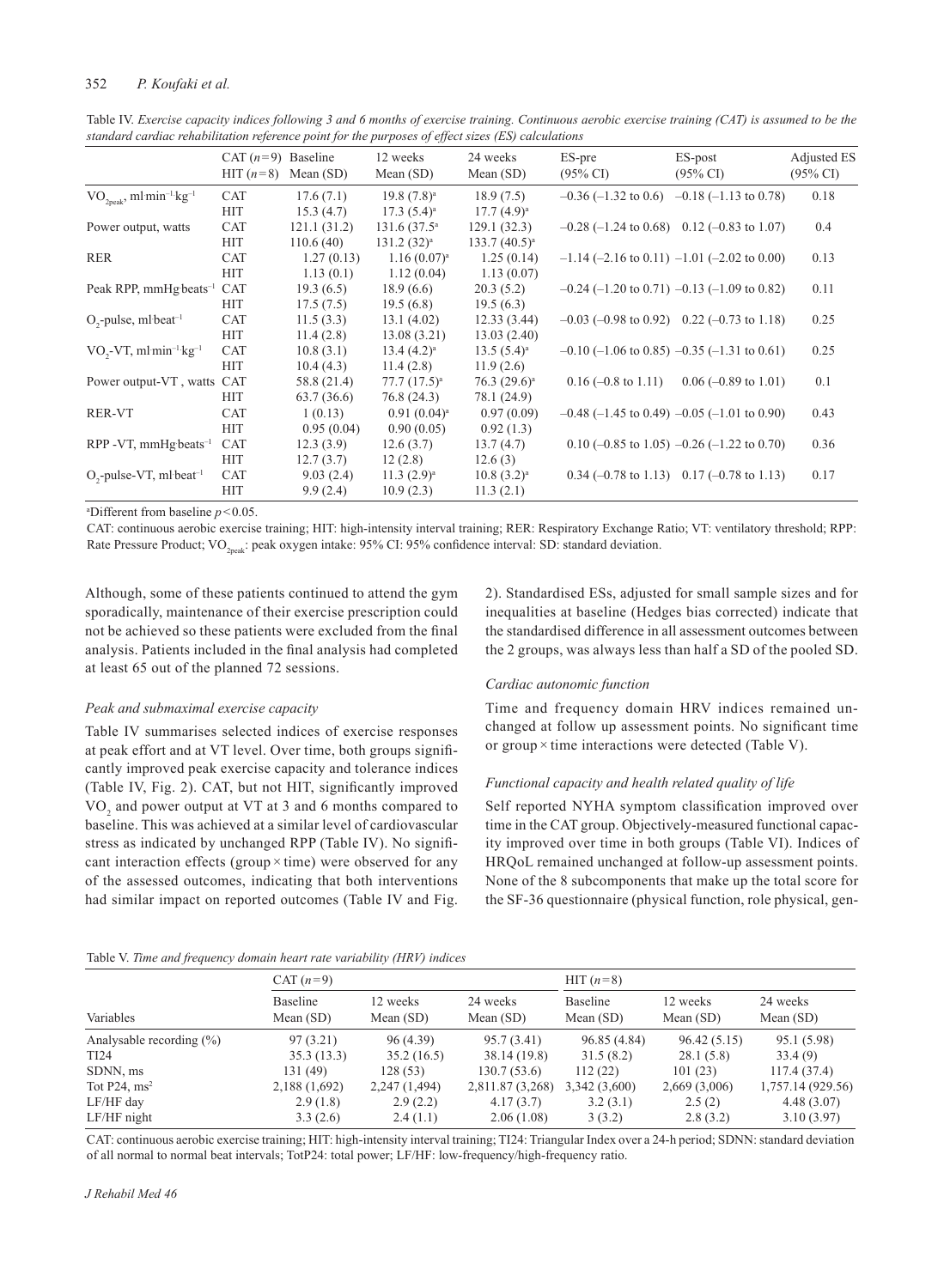|                       | CAT $(n=9)$<br>HIT $(n=8)$ | Baseline    | 12 weeks        | 24 weeks         | ES-pre<br>$(95\% \text{ CI})$ | ES-post<br>$(95\% \text{ CI})$                                     | Adjusted ES<br>$(95\% \text{ CI})$ |
|-----------------------|----------------------------|-------------|-----------------|------------------|-------------------------------|--------------------------------------------------------------------|------------------------------------|
|                       |                            |             |                 |                  |                               |                                                                    |                                    |
| NYHA class            | <b>CAT</b>                 | $2(1-3)$    | $2(1-2)^a$      | $2(1-2)^a$       | $0.00$ (-0.95 to 0.95)        | $0.42$ (-0.55 to 1.38)                                             | 0.42                               |
|                       | <b>HIT</b>                 | $2(1-3)$    | $2(1-2)$        | $2(1-2)$         |                               |                                                                    |                                    |
| STS-60                | <b>CAT</b>                 | 37(14.4)    | 41.1 $(16.4)^a$ | $40.7(15.1)^a$   |                               | $-0.40$ (-1.37 to 0.56) $-0.24$ (-1.20 to 0.71)                    | 0.16                               |
|                       | <b>HIT</b>                 | 31.5(11)    | 35.7(13.3)      | $37.3(11)^a$     |                               |                                                                    |                                    |
| $STS-5, s$            | <b>CAT</b>                 | 7.5(2.1)    | $6.3(1.6)^a$    | $6.6(2.1)^a$     | $0.39$ (-0.57 to 1.35)        | $0.13$ (-0.82 to 1.08)                                             | 0.26                               |
|                       | <b>HIT</b>                 | 8.7(3.6)    | 7.8(2.5)        | $6.9(2.3)^a$     |                               |                                                                    |                                    |
| NSRI total, s         | <b>CAT</b>                 | 83.9 (18.6) | $73.8(17.1)^a$  | $71.4(16.1)^a$   | $0.51$ (-0.45 to 1.48)        | $0.75 (-0.23 \text{ to } 1.74)$                                    | 0.24                               |
|                       | <b>HIT</b>                 | 101.4(43)   | 90.5(25.3)      | $87.8(24.8)^a$   |                               |                                                                    |                                    |
| Gait speed, $ms^{-1}$ | <b>CAT</b>                 | 1.33(0.32)  | $1.53(0.43)^a$  | $1.56(0.38)^{a}$ |                               | $-0.42$ (-1.38 to 0.54) $-0.77$ (-1.76 to 0.22)                    | 0.35                               |
|                       | <b>HIT</b>                 | 1.18(0.36)  | 1.24(0.29)      | $1.28(0.30)^a$   |                               |                                                                    |                                    |
| MLWHFq total          | <b>CAT</b>                 | 22.8(12.9)  | 24.6(20.3)      | 37(24)           |                               | 0.23 $(-0.73 \text{ to } 1.19)$ $-0.17$ $(-1.12 \text{ to } 0.79)$ | 0.40                               |
|                       | <b>HIT</b>                 | 26.6(18.3)  | 29.1(15.7)      | 33.3 (17.6)      |                               |                                                                    |                                    |
| SF36-total            | <b>CAT</b>                 | 67(20.2)    | 71.8(19.1)      | 62.7(24.8)       |                               | $-0.31$ (-1.27 to 0.65) $-0.28$ (-1.24 to 0.68)                    | 0.03                               |
|                       | <b>HIT</b>                 | 59.8 (24.1) | 59.7 (18.9)     | 56.3 (17.1)      |                               |                                                                    |                                    |

Table VI. *Objective and self report functional capacity and quality of life following 3 and 6 months of exercise training*

a Different from baseline  $p < 0.05$ .

CAT: continuous aerobic exercise training; HIT: high-intensity interval training; NYHA: New York Heart Association classification; STS-60: Sit-to-Stand transfers in 60 s; STS-5: time for 5 Sit-to-Stand transfers; NSRI: North Staffordshire Royal Infirmary; MLWHFQ: Minnesota Living with Heart Failure Questionnaire; SF36-total: Short-Form 36 Health Survey total score; 95% CI: 95% confidence interval.

eral health, mental health, social functioning, vitality, bodily pain, role emotional) and for the MLWHF questionnaire (physical and emotional sub-scores) were significantly modified over time (data not shown). No significant group  $\times$  time interactions were detected (Table VI). The calculated standardised ESs indicate that our interventions differed by less than half a SD of the pooled SD for all outcomes.

#### DISCUSSION

Our study contributes to the extremely limited knowledge base for the potential use of low-volume HIT in the clinical rehabilitation of patients with CHF. Our findings indicate that: *i*) low-volume HIT cycling is feasible and well tolerated by patients with CHF, *ii*) HIT elicited a broadly similar degree of improvement in physical function as CAT, despite a significantly lower total training volume and exercise time commitment, that were accompanied by similar levels of perceived effort and cardiovascular stress, *iii*) neither intervention was effective in favourably modifying cardiac autonomic function nor in favourably modifying HRQoL.

Based on adjustment for baseline inequalities ESs, we consistently observed less than half a SD difference between the means of the 2 groups, for all exercise capacity indices, at the end of the follow up period. Group mean  $VO_{2\text{peak}}$  improved by 13% (SD 18.3%) and by 8.9% (SD 25.3%) from baseline, after 3 and 6 months in the CAT group. In comparison, the HIT group demonstrated a 15% (SD 15%) and 21.6% (SD 31.2%) improvement after 3 and 6 months, respectively. This level of improvement is in agreement with improvements ranging from 8 to 16% for CAT and ~18% for HIT, reported in other studies comparing HIT vs CAT (22, 23). In contrast, Wilsøff et al. (8) and Tjønna et al. (24) reported increases in  $\rm VO_{2peak}$  of 35–46%, corresponding to a gain of 4–6 ml/kg/min in  $\overline{VO}_{2\text{peak}}$  following HIT, even though their HIT protocols were very similar to ones used in other studies reporting much less marked improvements (22, 23, 25, 26). A meta-analysis of exercise rehabilitation trials in people with CHF (16) concluded that on average, a 2.16 ml/kg/ min increase in  $VO_{2nek}$  is commonly observed. A meta-analysis on the efficacy of HIT applications in people with CV disease (3), reported that  $VO_{2peak}$  was improved by at least 3.6 ml/kg/ min. Myers et al. (27) observed that an increase in  $VO_{2n e a k}$  by an equivalent amount (1 MET) is associated with 9% reduction in mortality over a year in people with CV conditions. In the context of these clinically important evaluation criteria, although both our interventions met the minimum expected mean improvement (Table IV) they fell short of reaching the 1 MET level of improvement. A closer examination of individual responses and group trends (Table IV, Fig 2a), seem to suggest that HIT was associated with a continuous fashion of improvement for  $VO_{2neak}$ , whereas CAT improvements seemed to have levelled off after 36 training sessions (Fig 2a). It is possible that the significantly higher relative workload prescribed during HIT training (see Table III), can improve tolerance of higher power outputs which in turn could sustain/enhance  $VO_{2pek}$  gains.

Conversely, if one considers the time pattern of adaptations at moderate levels of physiological demand (VT and functional capacity, Tables IV and VI), CAT seemed to produce faster adaptations, even though the overall adjusted ESs suggest no substantial difference between the groups at the end of the observation period. Improvements at this level reflect an enhanced cardiovascular/metabolic efficiency in sustaining higher levels of energy demands. It is possible that the greater total volume of exercise achieved by CAT at 3 months (Table III), was the main driver for the faster adaptations at VT level. Time effects of CAT on  $O_2$ -pulse (Table IV), that may suggest underlying improvements in stroke volume and/or  $O_2$  extraction ability, could partially explain these adaptations, especially in the absence of any substantial changes in HR and SBP (RPP-VT) (28). Our results partially disagree with two studies (8, 29), that have reported greater improvements in  $VO<sub>2</sub>$  at VT in patients with CAD and CHF who followed HIT training (32%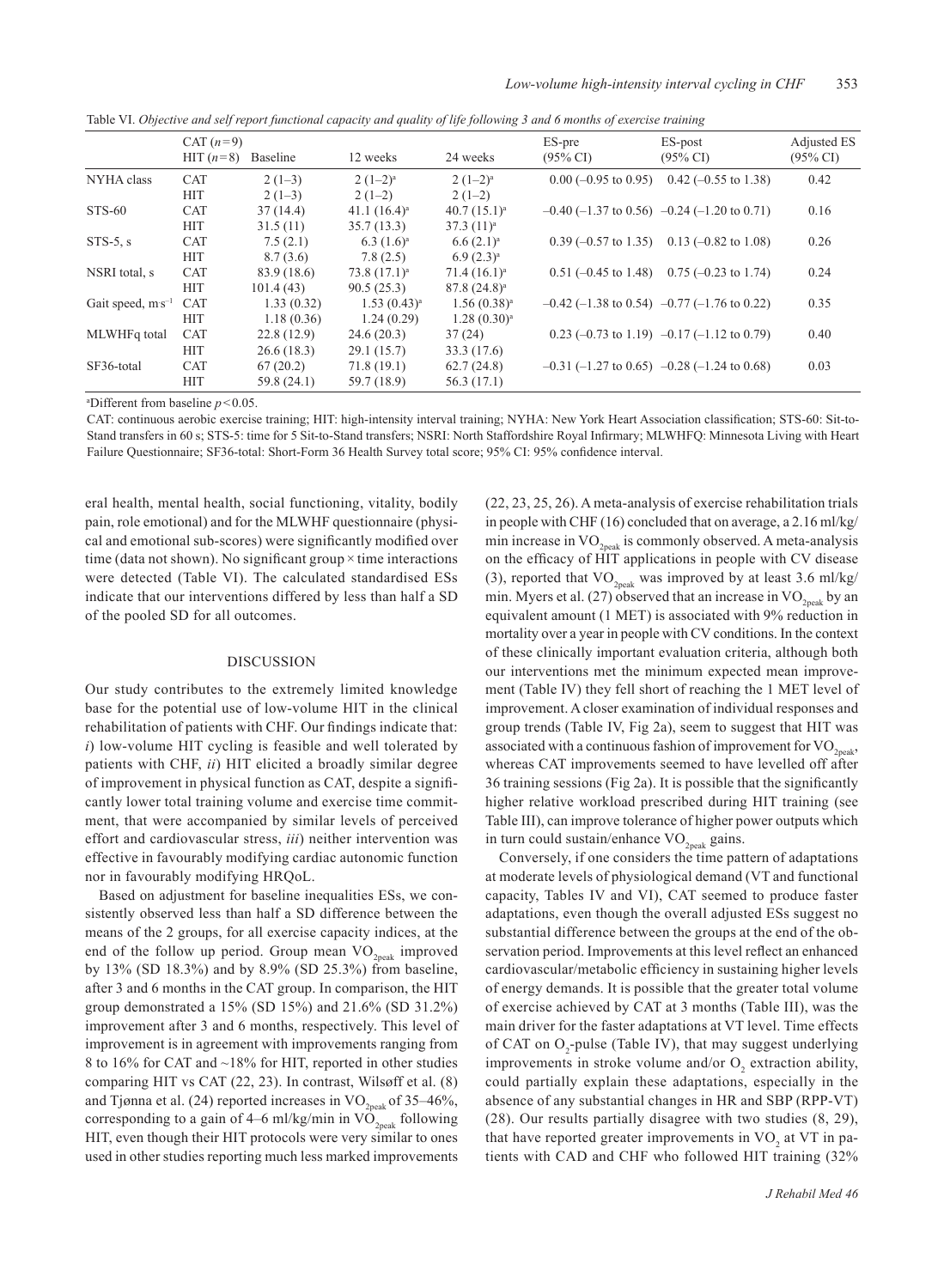and 41%, respectively) compared to patients in CAT (9.5 and 26.2% increases). The interventions in the aforementioned studies were designed to be isocaloric with an estimated (from information available in the literature) EE/week for the HIT prescription (walking at 80–90% VO<sub>2peak</sub>) of ~1,002 kcal vs 942 kcal for the CAT (50–60%  $VO_{2\text{peak}}$ ) programme. In contrast, our training regimens were not designed to be isocaloric, so our HIT prescription, elicited a significantly lower volume of exercise compared to CAT (Table III). Our weekly cycling EE progressed from 436 kcal/week at baseline to 704.7 kcal/ week by 12 weeks for CAT vs 531 to 588 kcal/week for HIT, inducing statistically similar increases in  $VO_2$ -VT (CAT: 23.9%) vs HIT:16.8%) (Fig. 2). These observations may indicate that there is a critical threshold of total volume of work (EE) that needs to be achieved before training stimuli become optimally effective in modifying metabolic and CV efficiency at moderate levels of exercise. In all other studies that have used similar isocaloric HIT and CAT training protocols (8, 9, 13, 22–26), achievement of higher EE was perhaps easier, as the exercise prescriptions combined high (80–95%  $VO_{2nek}$  or HR max) and moderate intensity (60–70% of HR max or  $VO_{2p,2}$ ) longer exercise phases (2–4 min) of weight bearing physical activities. It may be unrealistic to expect this level of EE, during cycling in particular, in typical cardiac rehabilitation programmes. Nevertheless, our lower volume HIT protocol was not worse than CAT in eliciting favourable adaptations.

To our knowledge, only one other study that has examined the effectiveness of a HIT protocol vs usual care in people with CHF, has reported functional capacity outcomes (9). Functional capacity outcomes are important, as they can represent outcomes more meaningful to patients and can ultimately translate into enhanced physical independence and QoL. Nilsson et al. (9) reported that a high-intensity dance circuit programme significantly improved distance walked over 6 min, by 58 m. In our study, gait speed improved in both groups by about 18.3% (SD 14) in CAT and by 13.4% (SD 24) in HIT, despite the mode of training being cycling. We also observed significant improvements over time in both groups, for tasks primarily reflecting leg muscular power and fatigue tolerance (STS-5: CAT: 11 (SD 10%) vs HIT: 18 (SD 8.6%) and STS-60: CAT:11 (SD 12%) vs HIT: 26 (SD 37.7%). Our results are encouraging as they indicate that whole body integrated physiological adaptations translated into similar levels of improvement in the ability to perform common activities of daily living. In contrast, our patients' perception of overall QoL did not substantially change in any group (Table VI). Surprisingly, the improvements noted in objectively measured functional capacity were not reflected in the relevant physical function sub-components of the questionnaires used (data not shown). In the study by Nilsson et al. (9), the significant improvement in walking capacity was accompanied by significant improvements in the MLWHF score in the exercise group. However, the exercise group started from a significantly higher baseline value (30) compared to the usual care group (23) and thus at the end both groups had very similar scores. Recent meta-analyses have suggested that QoL changes in patients with CHF, do not always parallel changes in physical function outcomes following exercise rehabilitation, with small or no changes reported for a variety of HRQoL measures (15, 16). Our patients had baseline scores similar to those reported elsewhere (9, 31, 32) using the same assessment outcome and thus our data are within the expected range.

Reduced HRV is considered a significant prognostic indicator of mortality in CHF (14). Aerobic exercise training of moderate intensity has been shown to have sympathoinhibitory effects in addition to pharmacotherapy (30, 32–38). Resistance based exercise training has also been reported to produce some favourable modification in indices of exercise performance but with no associated modulation of autonomic function (30, 34). Our results indicate that none of our exercise stimuli were effective in altering cardiac autonomic regulation. Data from our patients indicate an increased level of sympathetic activation that persisted even at times during which a predominance of parasympathetic modulation would be expected (39) (see Table VI, LF/HF night vs LF/HF day). It is also worth noting a declining trend in total  $P_{24}$ , in the HIT group, which is an index of total amount of variability in the regulation of HR over a 24-h period (39). These observations may reflect worsening of underlying medical conditions and the general health status over time, as many patients experienced several health challenges that resulted in substantial pauses of the exercise training programme on occasions. It is also possible that the overall volume of work was not sufficient to provoke changes to, or override the medication effects on, these indices of cardiac autonomic regulation. Meyer et al. (5), whose training protocol we have reproduced here, observed no changes in resting epinephrine and norepinephrine levels following a 3 week training period in patients with CAD. On the other hand, Munk et al. (13) observed significant improvements in HRV indices in patients with CAD, following a 6 month high volume HIT training (> 900 kcal/week). Future studies should aim to evaluate different volumes of HIT training to establish a threshold of consistent effect on HRV outcomes in CHF.

## *Study limitations*

One could argue that a greater number of participants were required to increase confidence in the observations made. Although the low completion numbers were disappointing, they reflected the high comorbidity burden of these patients that ultimately precipitated withdrawal from the study or delayed progression and adherence to the exercise protocols. In cases of pauses  $> 2$  weeks in the training plan, we compensated by offering more training sessions, so that every patient had accumulated at least 85% of planned sessions. These drawbacks may of course have diluted the magnitude of potential improvements. Moreover, due to funding limitations, travel reimbursement and blinding of the investigators to the interventions and assessments was not possible. Unblinded outcome assessment can potentially introduce bias in the reported data, although every effort was made to collect and analyse the data as objectively as possible. We feel however, that our investigative approach was acceptable, given that this was a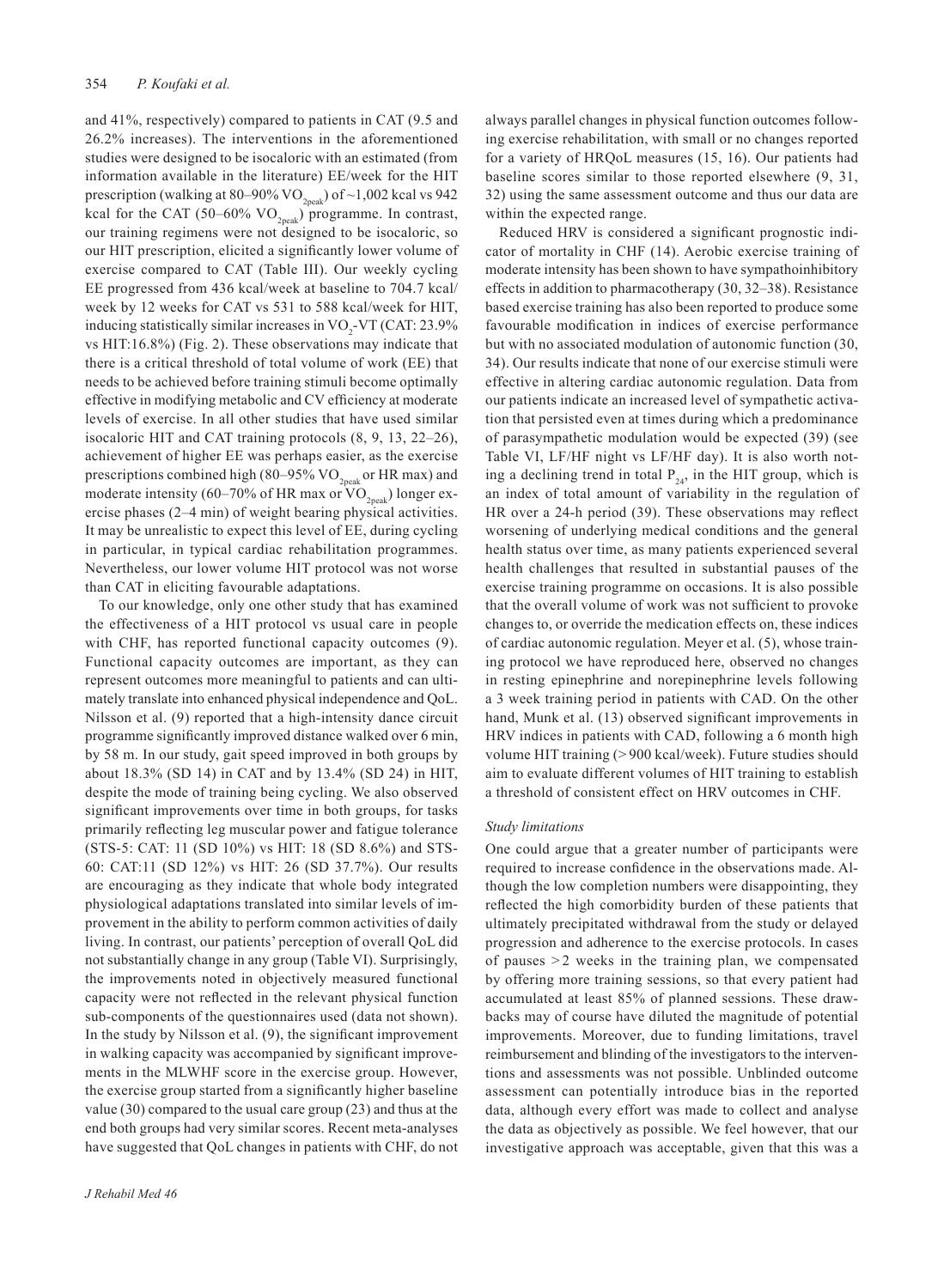pragmatic feasibility study and these are common experiences and occurrences within such patient groups in real-life clinical rehabilitation settings.

In conclusion, our study shows favourable training adaptations in people with CHF following low-volume HIT training. Compared to CAT exercise and functional capacity adaptations were achieved against a background of significantly reduced training time and total volume of work, with similar levels of perceived exertion and haemodynamic stress. These are important observations that may allay some of the concerns regarding the use of HIT for people with pathophysiologically reduced exercise tolerance. Moreover, the potential value of our HIT approach may be in its utility for severely deconditioned and cachectic CHF patients where improvements in physical function are desired in the context of energy preservation and time efficiency.

# Acknowledgements

This work was funded, in part, by a research grant from West Midlands R&D (LORS), UK with registration number 895WRD/38/032. We would also like to thank Ms Julie Machin and Ms Angela Mason, research and heart failure nurses, for their invaluable assistance with patient liaison, recruitment, exercise supervison and overall patient care.

The study was conducted at North Staffordshire University Hospital, Department of Cardiology in collaboration with the Department of Exercise and Sport Science, Manchester Metropolitan University.

# **REFERENCES**

- 1. Piepoli MF, Corrá U, Benzer W, Bjarnason-Wehrens B, Dendale P, Gaita D, et al. Secondary prevention through cardiac rehabilitation: from knowledge to implementation. A position paper from the cardiac rehabilitation section of the European association of cardiovascular prevention and rehabilitation. Eur J Cardiov Prev Rehab 2010; 17: 1–17.
- 2. Mezzani A, Hamm LF, Jones AM, McBride PE, Moholdt T, Stone JA, et al. Aerobic exercise intensity assessment and prescription in cardiac rehabilitation: a joint position statement of the European Association for Cardiovascular Prevention and Rehabilitation, the American Association of Cardiovascular and Pulmonary Rehabiliattion and the Canadian Association of Cardiac Rehabilitation. J Cardiov Prev Rehab 2012; 32: 327–350.
- 3. Hwang CL, Wu YT, Chou CH. Effect of aerobic interval training on exercise capacity and metabolic risk factors in people with cardiometabolic disorders. A meta analysis. J Cardiop Rehab Prev 2011; 31: 378–385.
- 4. Kessler HS, Sisson SB, Short KR. The potential for high intensity interval training to reduce cardiometabolic disease risk. Sports Med 2012; 42: 489–509.
- 5. Meyer K, Lehmann M, Sünder G, Keul J, Weidemann H. Interval versus continuous exercise training after coronary bypass surgery: A comparison of training induced acute reactions with respect to the effectiveness of the exercise methods. Clin Cardiol 1990; 13: 851–861.
- 6. Meyer K, Samek L, Schwaibold M, Westbrool S, Hajiric R, Beneke R, et al. Interval training in patients with severe chronic heart failure: analysis and recommendations for exercise procedures. Med Sci Sports Exerc 1997; 29: 306–312.
- 7. Meyer K, Hajric R, Westbrook S, Haak-Wildi S, Holtkamp R, Leyk D, et al. Hemodynamic responses during leg press exercise in patients with chronic congestive heart failure. Am J Cardiol 1999; 83: 1537–1543.
- 8. Wisløff U, Støylen A, Loennechen JP, Bruvold M, Rognmo Ø, Haram PM, et al. Superior cardiovascular effect of aerobic interval training versus moderate continuous training in heart failure patients. Circulation 2007; 115: 3086–3094.
- 9. Nilsson BB, Westheim A, Risberg MA. Effects of group based high intensity aerobic interval training in patients with chronic heart failure. Am J Cardiol 2008; 102: 1361–1365.
- 10. Gibala MJ, Little JP, MacDonald MJ, Hawley JA. Physiological adaptations to low volume, high intensity interval training in health and disease. J Physiol 2012; 590: 1077–1084.
- 11. Guiraud T, Juneau M, Nigam A, Gayda M, Meyer P, Mekary S et al. Optimisation of high intensity interval exercise in coronary heart disease. Eur J Appl Physiol 2010; 108: 733–740.
- 12. Buchheit M, Simon C, Charloux A, Doutreleau S, Piquard F, Brandenberger G. Heart rate variability and intensity of habitual physical activity in middle aged persons. Med Sci Sports Exerc 2005; 37: 1530–1534.
- 13. Munk PS, Butt N, Larsen A. High intensity interval exercise training improved heart rate variability in patients following percutaneous coronary intervention for angina pectoris. Int J Cardiol 2010; 145: 312–314.
- 14. Nolan J, Batin PD, Andrews R, Lindsay SJ, Brooksby P, Mullen M, et al. Prospective Study of Heart Rate Variability and Mortality in chronic heart failure. Circulation 1998; 98: 1510–1516.
- 15. Davies EJ, Moxham T, Rees K, Singh S, Coats AJ, Ebrahim S et al. Exercise training for systolic heart failure: Cochrane systematic review and meta-analysis. Eur J Heart Fail 2010; 12: 706–715.
- 16. Rees K, Taylor RRS, Singh S, Coats AJ, Ebrahim S. Exercise based rehabilitation for heart failure. Cochrane Database Syst Rev: 2010; (4): CD003331.
- 17. Mercer TH, Naish PF, Gleeson NP, Wilcock JE, Crawford C. Development of a walking test for the assessment of functional capacity in non-anemic maintenance dialysis patients. Nephrol Dial Transplant 1998; 13: 2023–2026.
- 18. Ware JE, Kosinski M, Keller SK. SF-36® physical and mental health summary scales: a user's manual. Boston (MA): The Health Institute; 1994.
- 19. Rector TS, Kubo SH, Cohn JN. Patients' self assessment of their congestive heart failure. Content reliability and validity of a new measure, the Minnesota Living with Heart Failure questionnaire. Heart Fail 1987; 3: 198–209.
- 20. Centre for Evaluation and monitor. Web based resource on the internet. Durham University. (cited Jan 2014) Available from: www.cemcentre.org/attachments/EBE/EffectSizeCalculator.xls.
- 21. Durlak J. How to select, calculate and interpet effect sizes. J Paed Psychol 2009; 34: 917–928.
- 22. Rognmo Ø, Hetland E, Helgerud J,Hoff J, Slørdahl SA. High intensity aerobic interval exercise for increasing aerobic capacity in patients with coronary artery disease. J Cardiov Prev Rehabil 2004; 11: 216–222.
- 23. Moholdt TT, Amusden BH, Rustad LA,Wahba A, Løvø KT, Gullikstad LR, et al. Aerobic interval training verus continuous moderate exercise after coronary artery bypass surgery: A randomised study of cardiovascular effects and quality of life. Am Heart J 2009; 158: 1031–1337.
- 24. Tjønna AE, Lee SJ, Rognmo Ø, Stølen TO, Bye A, Haram PM et al. Aerobic interval training vs continuous moderate exercise as a treatment for the metabolic syndrome. Circulation 2008; 118: 346–354.
- 25. Munk PS, Staal EM, Butt N, Isaksen K, Larsen AI. High Intensity interval training may reduce in stent restenosis following percutaneous coronary intervention with stent implantation: A randomised controlled trial evaluating the relationship to endothelial function and inflammation. Am Heart J 2009; 158: 734–741.
- 26. Aamot I, Forbord SH, Gustad K, Løckra V, Stensen A, Berg AT, et al. Home based versus hospital based high intensity interval training in cardiac rehabilitation: a randomised study. Eur J Prev Cardiol 2013 Apr 23 [Epub ahead of print].